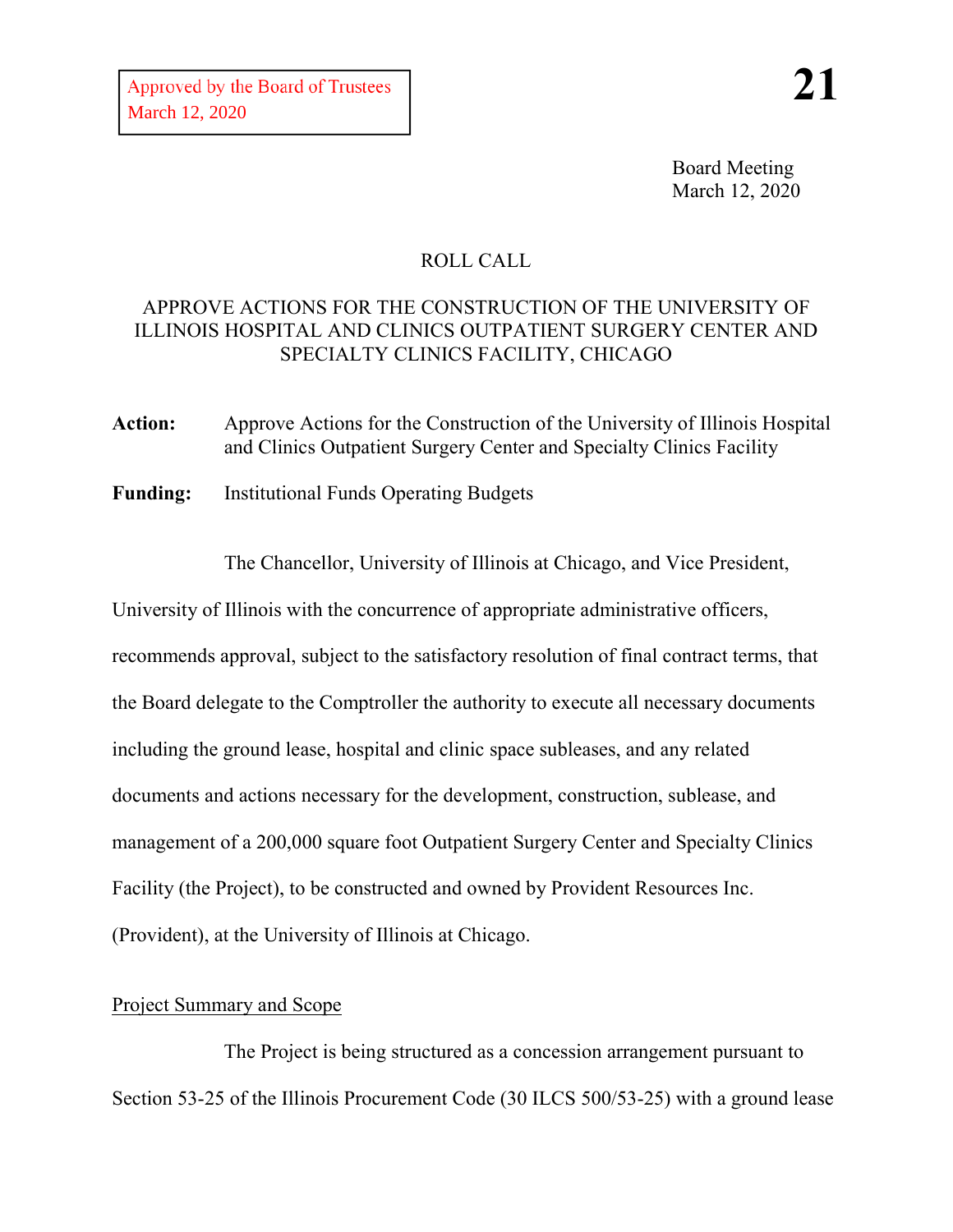and bond financing that is sometimes referred to as a Public Private Partnership (the "P3") model. The P3 model is a relatively new capital delivery approach for the University of Illinois System with the first P3 recently completed at UIC and two others under construction at UIUC. Similar P3 models have previously been utilized at other public universities in Illinois, and at other universities across the nation.

The Project will provide a state-of-the-art facility, located at the corner of Taylor and South Wood Streets on the West side of the UIC campus. The building will be approximately 200,000 square feet and provide necessary facilities to accommodate an approximate five percent annual growth rate in demand for outpatient surgeries. Multispecialty floors are included to replace aging facilities on campus. The six-story building will be connected to the main inpatient Hospital facility by a multistory bridge. The budget for this facility is \$194.0 million. Construction of the Project is slated to commence in August 2020, with completion scheduled in 2022. Considerable stakeholder input was gathered for the design of the facility consistent with the UIC design approval processes. Site selections and designs are fully in accordance with the UIC Master Plan and design standards.

#### Project Planning

This facility has been designated as a top priority project of the University of Illinois Hospital and Health Sciences System (the "System") for a number of years and is included in the System's capital plan. The facility is key to addressing growing patient procedure demand and replacing certain outdated facilities with a modern patient friendly setting. The project has received a \$10.0 million gift pledge and will utilize \$42.0 million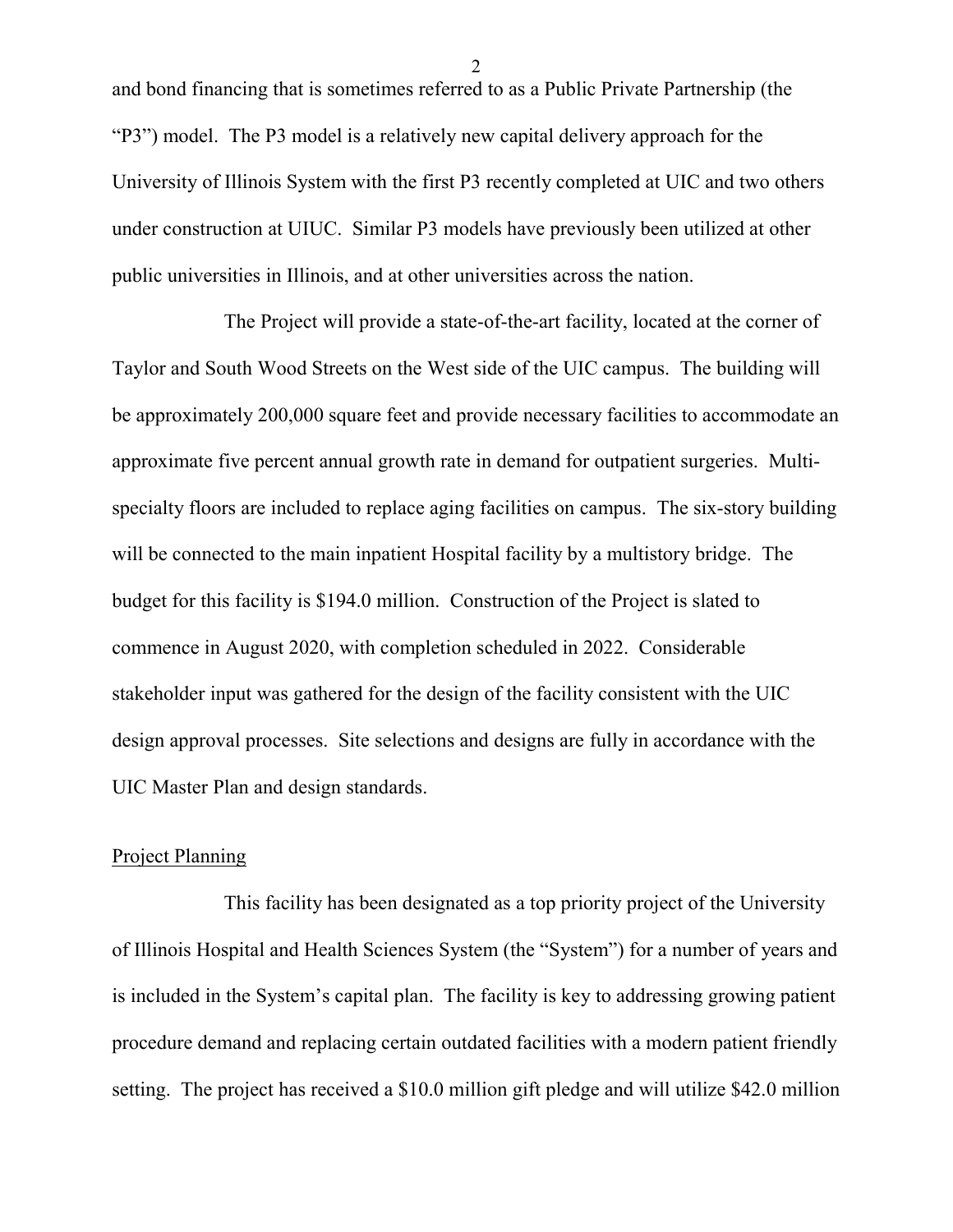of University of Illinois Hospital and Health Sciences System reserves to equip the building. The Project is slated for Certificate of Need approval by the Illinois Health Facilities and Services Review Board in April 2020.

#### Development Process

In support of this planning, the University solicited proposals in March 2019 for the development and construction of the facility. Eleven nationally recognized development teams presented proposals for the Project. As a result of the solicitation process, Ankura Development was chosen as the lead developer (the "Developer") to implement the development financing, construction, equipping, and operation of the Project. The Architects of Record, Shive Hattery and ZGF, were previously selected by the University. As a part of the team, Provident Resources will serve as the tax-exempt ground lessee and facility owner. Included on the selected team are Pepper Construction and Mesirow Financial Services along with minority investment bank participation from Cabrera Capital Markets LLC. Following the award to the Developer, the Board entered into an interim services agreement with the Developer to conduct pre-development and design activities for the Project.

The entire process that led to the award of this concession was reviewed and approved by the Chief Procurement Officer for Higher Education. Following the award to the Developer, as the structure of the Project evolved, the University provided updated information to the Chief Procurement Officer and has posted supplemental information on the Illinois Procurement Bulletin.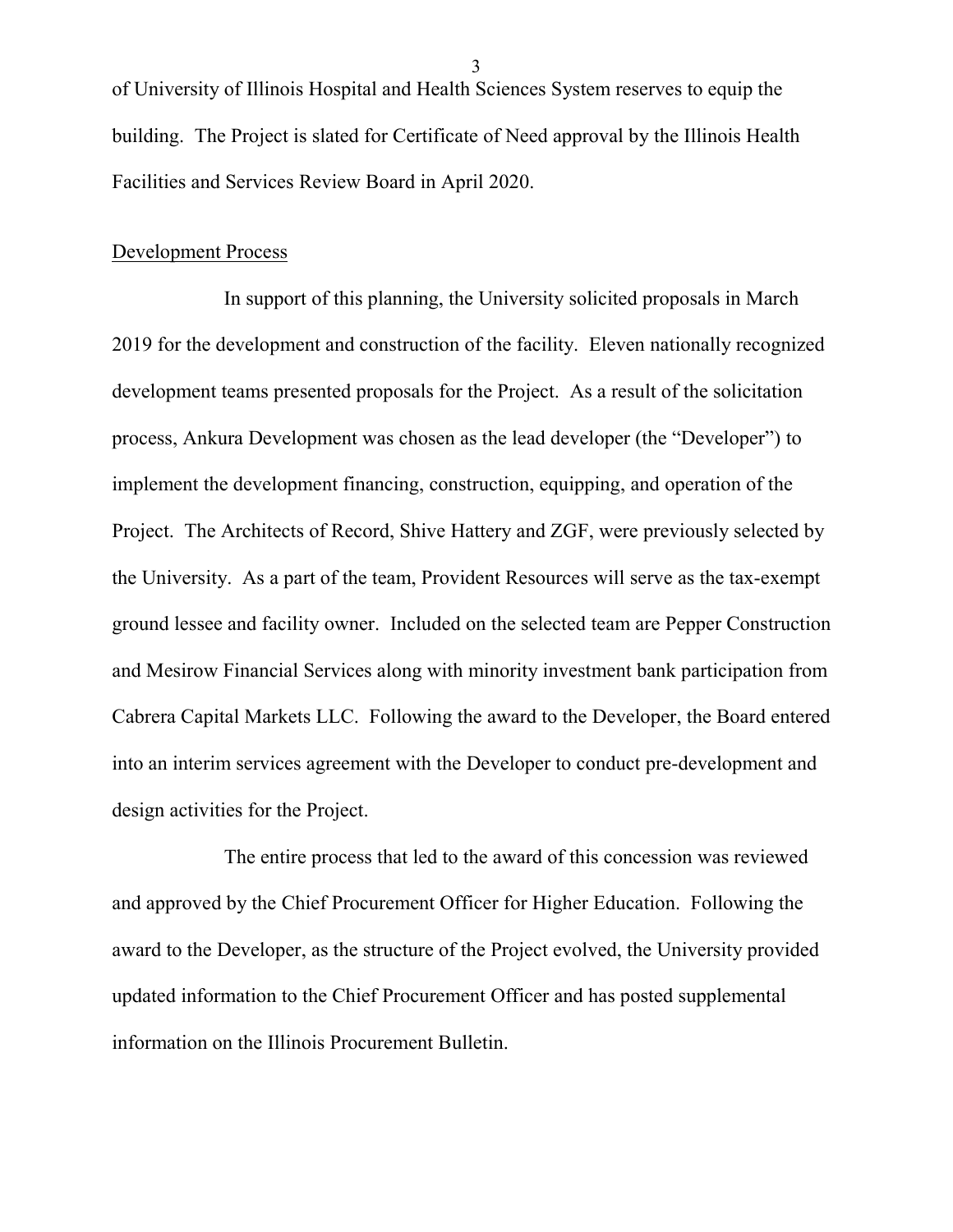#### Project Structure and Financing

The total cost of the Project at this time is estimated to be approximately \$194.0 million. The proposed financing structure for the Project will be based on a privatized financing model through which the Board will ground lease the land on which the Project is located to a single member limited liability company (the "Borrower"), the sole member of which is Provident, a non-profit  $501(c)(3)$  tax exempt organization established to assist colleges and universities across the country in providing academic and related facilities for their students and otherwise furthering their educational missions. The Borrower will be organized exclusively for carrying out the Project, and is not expected to have any assets other than those that are associated with the Project. The Developer and Borrower will enter into a Development Agreement pursuant to which the Developer will implement the design, construction, and commissioning of the Project in accordance with plans approved by the University.

Consistent with the provisions in the concessions article of the Procurement Code, the Project will be financed through bonds issued by the Illinois Finance Authority ("IFA"), and the proceeds of those bonds will be lent to the Borrower by the IFA. The ground lease will extend for a term in excess of the maturity of the proposed bond financing and will contain provisions requiring the Project to be constructed and operated in accordance with campus standards. Provisions in the ground lease will also include certain areas of support and cooperation between UIC and the Borrower. Under the ground lease, the ground will, at all times, remain owned by the University, and the Borrower will own the improvements for the term of the financing described below.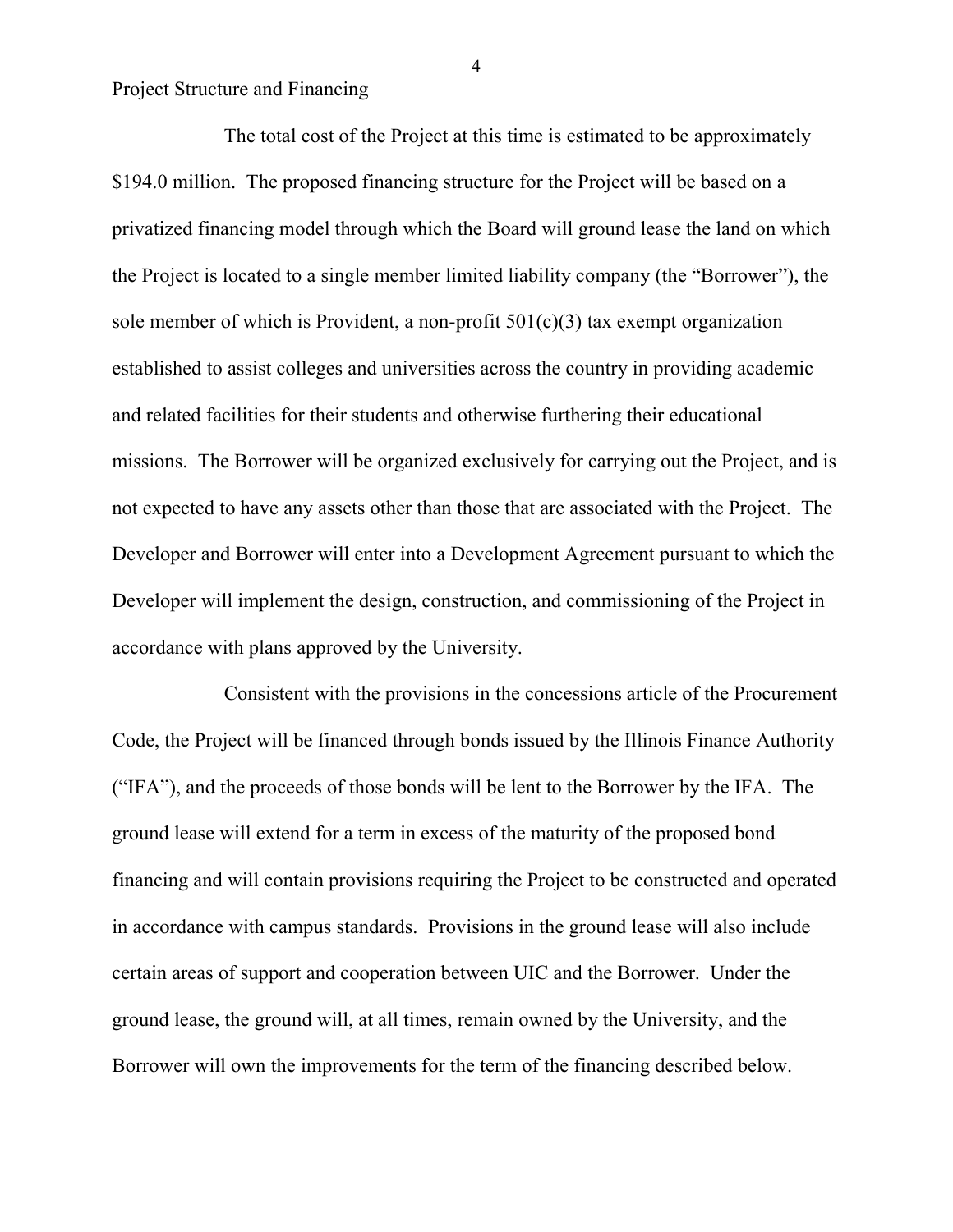The Borrower will sublease to the University the Project ("Sublease").

Rent payable under the Sublease will be based on the annual debt service costs attributable to the Project. The System will fund the Sublease payments from certain surplus revenues of the System as more fully outlined in the Resolution authorizing the Application of Excess Funds in the Health Services Facilities System Revenue Fund, which supplements the Health Service Facilities System Bond Resolution, accompanying this Project approval. The University of Illinois Hospital and Health Sciences System is also equipping this project at a cost of \$52.0 million including the \$10.0 million gift.

Operations and maintenance of the facility will be performed by the selected vendor, Jones Lang LaSalle, and paid for within the rent structure. The Project. will be owned by the Borrower until it reverts back to the Board at the end of the financing term, or upon earlier repayment of the debt issued by the IFA for this Project.

#### P3 Agreement Package

The Board is required to enter into a series of agreements with the Borrower and Developer to authorize and complete the Project, and to give such approvals and take such other actions, consistent with the ground lease, as the parties consider necessary and appropriate in connection with the development, construction, financing, and operation of the Project as described above. The principal documents that the Board will execute are as follows:

Ground Lease: The Ground Lease for the Project is between the Board and the Borrower and will be for a term of 40 years, but will terminate upon the retirement of debt based on a 30-year repayment schedule. The Ground Lease defines obligations of the parties for development, maintenance, insurance, operation, and financing of improvements.